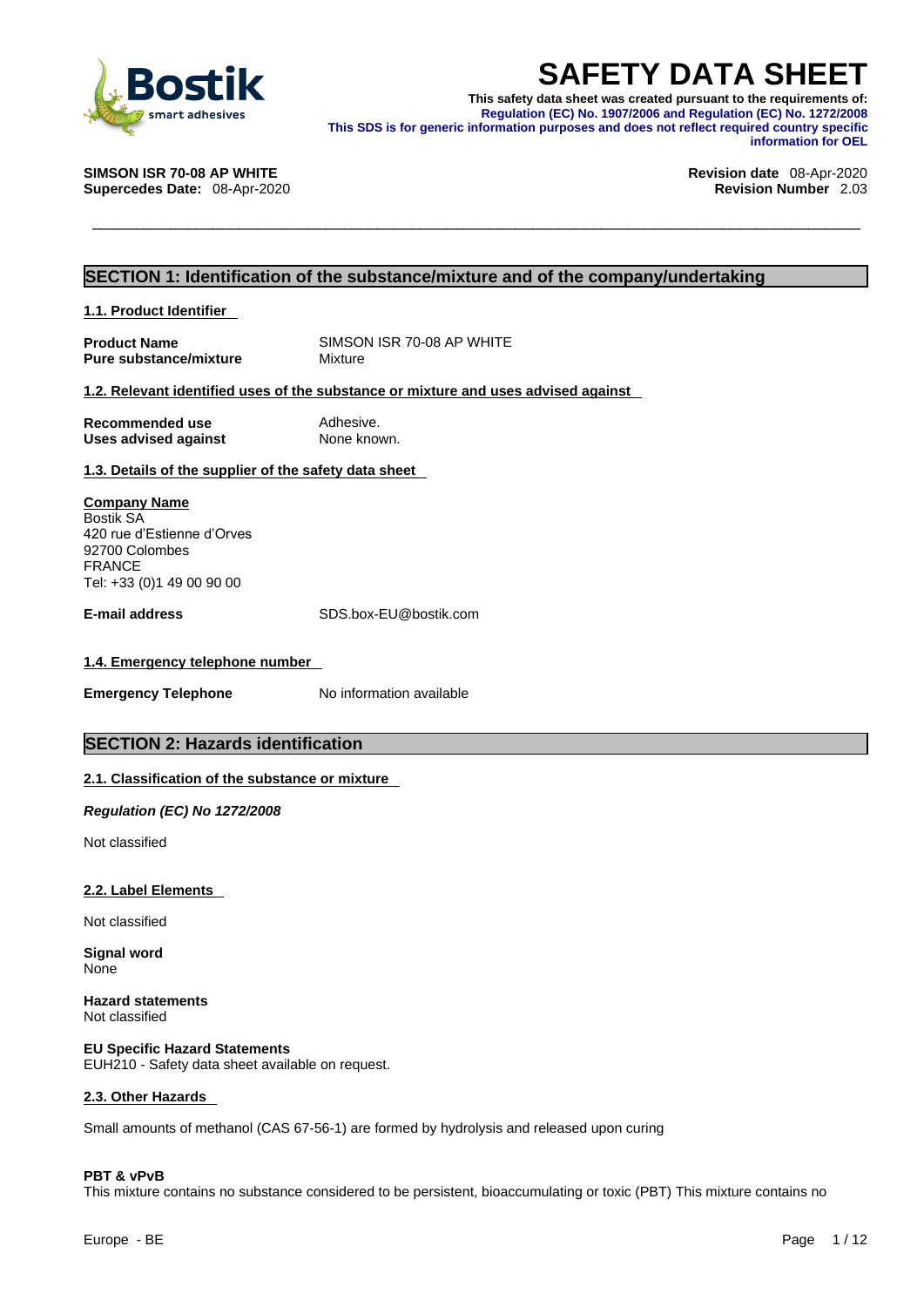substance considered to be very persistent nor very bioaccumulating (vPvB)

# **SECTION 3: Composition/information on ingredients**

# **3.1 Substances**

Not applicable

# **3.2. Mixtures**

| <b>Chemical name</b>                   | EC No.    | CAS No.    | Weight-%  | <b>Classification</b><br>according to<br><b>Regulation (EC)</b><br>No. 1272/2008<br><b>[CLP]</b> | <b>Specific</b><br>concentration limit<br>(SCL) | <b>REACH</b><br><b>Registration</b><br><b>Number</b> |
|----------------------------------------|-----------|------------|-----------|--------------------------------------------------------------------------------------------------|-------------------------------------------------|------------------------------------------------------|
| Trimethoxyvinylsilane                  | 220-449-8 | 2768-02-7  | $1 - 2.5$ | Acute Tox. 4<br>(H332)<br>Flam. Liq. 3<br>(H <sub>226</sub> )                                    |                                                 | 01-2119513215-<br>52-XXXX                            |
| 1-Propanamine,<br>3-(trimethoxysilyl)- | 237-511-5 | 13822-56-5 | $1 - 2.5$ | Skin Irrit. 2<br>(H315)<br>Eye Dam. 1<br>(H318)                                                  |                                                 | 01-2119510159-<br>45-XXXX                            |

# **Full text of H- and EUH-phrases: see section 16**

This product does not contain candidate substances of very high concern at a concentration >=0.1% (Regulation (EC) No. 1907/2006 (REACH), Article 59)

# **SECTION 4: First aid measures**

# **4.1. Description of first aid measures**

| <b>General advice</b>                                            | If medical advice is needed, have product container or label at hand. Show this safety<br>data sheet to the doctor in attendance.                                 |  |  |
|------------------------------------------------------------------|-------------------------------------------------------------------------------------------------------------------------------------------------------------------|--|--|
| <b>Inhalation</b>                                                | Remove to fresh air. If symptoms persist, call a doctor.                                                                                                          |  |  |
| Eye contact                                                      | Rinse immediately with plenty of water, also under the eyelids, for at least 15 minutes.<br>Remove contact lenses, if present and easy to do. Continue rinsing.   |  |  |
| <b>Skin contact</b>                                              | Wash skin with soap and water. In the case of skin irritation or allergic reactions see a<br>doctor.                                                              |  |  |
| Ingestion                                                        | Call a doctor immediately. If swallowed, rinse mouth with water (only if the person is<br>conscious). Small amounts of toxic methanol are released by hydrolysis. |  |  |
| 4.2. Most important symptoms and effects, both acute and delayed |                                                                                                                                                                   |  |  |
| <b>Symptoms</b>                                                  | None known.                                                                                                                                                       |  |  |
|                                                                  | 4.3. Indication of any immediate medical attention and special treatment needed                                                                                   |  |  |
| Note to doctors                                                  | Small amounts of methanol (CAS 67-56-1) are formed by hydrolysis and released upon<br>curing. Treat symptomatically.                                              |  |  |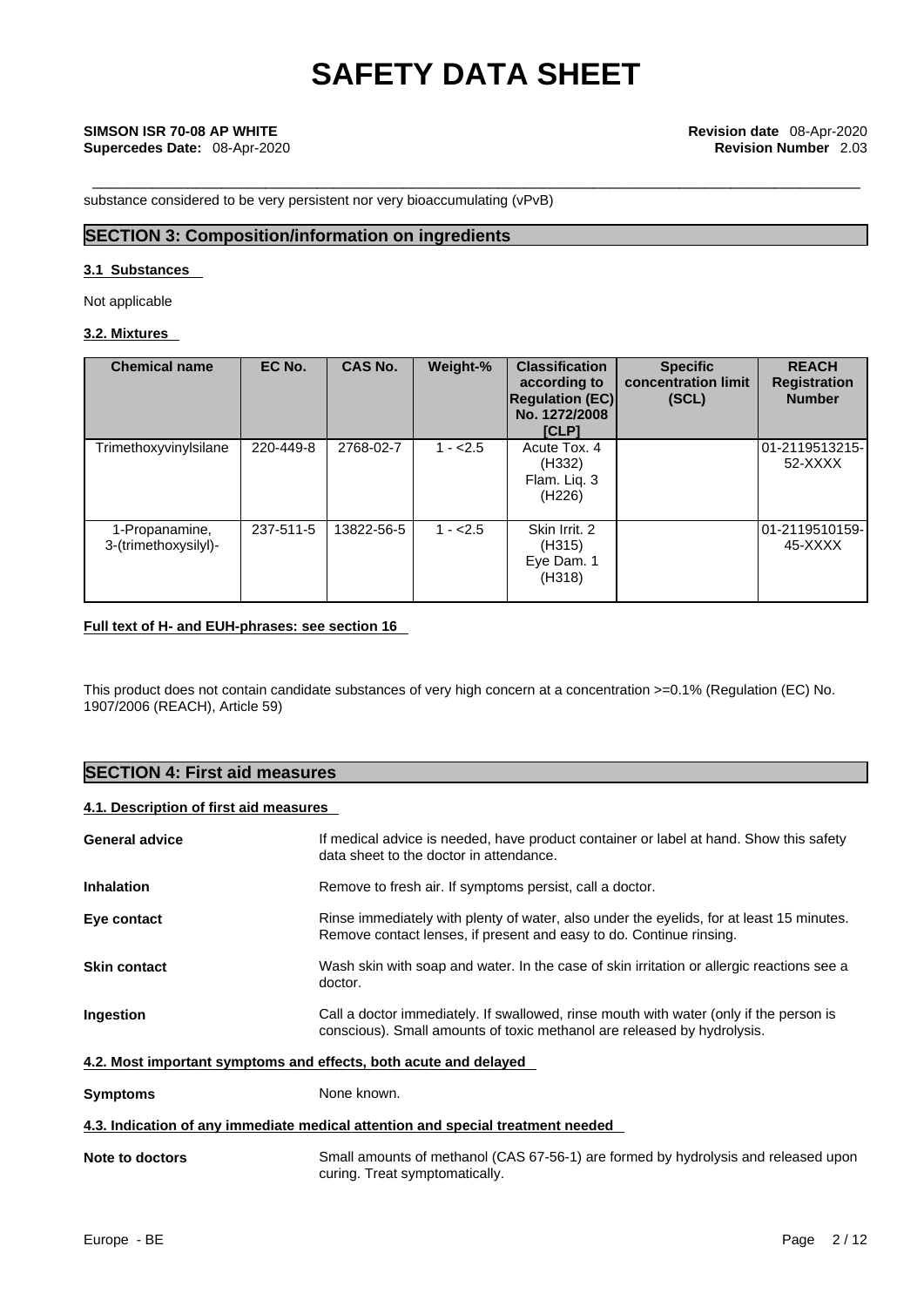| <b>SECTION 5: Firefighting measures</b>                                                                      |  |  |  |
|--------------------------------------------------------------------------------------------------------------|--|--|--|
|                                                                                                              |  |  |  |
| Water spray, carbon dioxide (CO2), dry chemical, alcohol-resistant foam.                                     |  |  |  |
| Full water jet.                                                                                              |  |  |  |
| 5.2. Special hazards arising from the substance or mixture                                                   |  |  |  |
| Specific hazards arising from the Thermal decomposition can lead to release of irritating gases and vapours. |  |  |  |
| Carbon monoxide. Carbon dioxide (CO2).<br><b>Hazardous combustion products</b>                               |  |  |  |
|                                                                                                              |  |  |  |
| Wear self contained breathing apparatus for fire fighting if necessary.                                      |  |  |  |
|                                                                                                              |  |  |  |

# **SECTION 6: Accidental release measures**

# **6.1. Personal precautions, protective equipment and emergency procedures**

| <b>Personal precautions</b>                               | Use personal protective equipment as required. Ensure adequate ventilation. Do not get<br>in eyes, on skin, or on clothing.             |
|-----------------------------------------------------------|-----------------------------------------------------------------------------------------------------------------------------------------|
| <b>Other information</b>                                  | Ventilate the area. Prevent further leakage or spillage if safe to do so.                                                               |
| For emergency responders                                  | Use personal protection recommended in Section 8.                                                                                       |
| 6.2. Environmental precautions                            |                                                                                                                                         |
| <b>Environmental precautions</b>                          | Prevent product from entering drains. Do not allow to enter into soil/subsoil. See Section<br>12 for additional Ecological Information. |
| 6.3. Methods and material for containment and cleaning up |                                                                                                                                         |
| <b>Methods for containment</b>                            | Do not scatter spilled material with high pressure water streams.                                                                       |
| Methods for cleaning up                                   | Take up mechanically, placing in appropriate containers for disposal.                                                                   |
| 6.4. Reference to other sections                          |                                                                                                                                         |
| Reference to other sections                               | See section 8 for more information. See section 13 for more information.                                                                |

# **SECTION 7: Handling and storage**

# **7.1. Precautions for safe handling**

| Advice on safe handling                                           | Ensure adequate ventilation. Use personal protective equipment as required. Avoid<br>contact with skin, eyes or clothing. |  |  |
|-------------------------------------------------------------------|---------------------------------------------------------------------------------------------------------------------------|--|--|
| <b>General hygiene considerations</b>                             | Do not eat, drink or smoke when using this product. Wash hands before breaks and after<br>work.                           |  |  |
| 7.2. Conditions for safe storage, including any incompatibilities |                                                                                                                           |  |  |
| $\sim$ $\sim$ $\sim$ $\sim$ $\sim$ $\sim$ $\sim$                  | Dectes these sections. If we statement and may be found on F and OF 00, If we see these found                             |  |  |

**Storage Conditions** Protect from moisture. Keep at temperatures between 5 and 35 °C. Keep away from food, drink and animal feedingstuffs.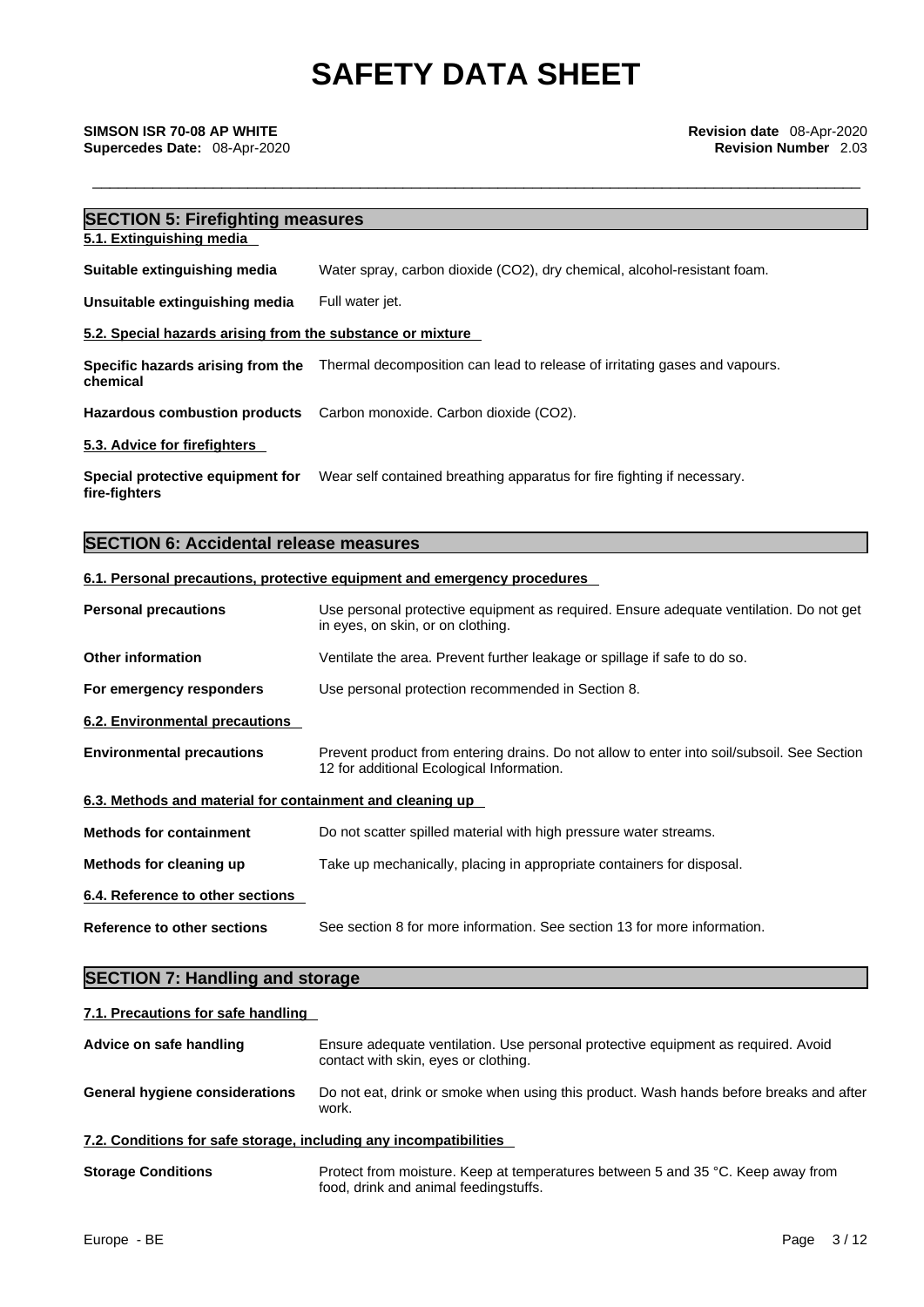**Supercedes Date:** 08-Apr-2020 **Revision Number** 2.03

\_\_\_\_\_\_\_\_\_\_\_\_\_\_\_\_\_\_\_\_\_\_\_\_\_\_\_\_\_\_\_\_\_\_\_\_\_\_\_\_\_\_\_\_\_\_\_\_\_\_\_\_\_\_\_\_\_\_\_\_\_\_\_\_\_\_\_\_\_\_\_\_\_\_\_\_\_\_\_\_\_\_\_\_\_\_\_\_\_ **SIMSON ISR 70-08 AP WHITE Revision date** 08-Apr-2020

# **7.3. Specific end use(s)**

**Specific Use(s)** Adhesive. Sealant.

**Risk Management Methods (RMM)** The information required is contained in this Safety Data Sheet.

**Other information** Observe technical data sheet.

# **SECTION 8: Exposure controls/Personal protection**

### **8.1. Control parameters**

**Exposure Limits** Small amounts of methanol (CAS 67-56-1) are formed by hydrolysis and released upon curing

# **Only European Community Occupational Exposure Limits will be shown in this document. Please refer to regional SDS for further information.**

| <b>Chemical name</b> | <b>European Union</b>        |
|----------------------|------------------------------|
| Methyl alcohol       | TWA: 200 ppm                 |
| 67-56-1              | TWA: $260$ mg/m <sup>3</sup> |
|                      |                              |

## **Derived No Effect Level (DNEL)** No information available

Derived No Effect Level (DNEL) 8.3 mg/kg bw/d

| <b>Derived No Effect Level (DNEL)</b> |                                          |
|---------------------------------------|------------------------------------------|
| Trimethoxyvinylsilane (2768-02-7)     |                                          |
| <b>Type</b>                           | worker Systemic health effects Long term |
| Exposure route                        | <b>I</b> Inhalation                      |
| Derived No Effect Level (DNEL)        | $27,6$ mg/m <sup>3</sup>                 |
|                                       |                                          |
| <b>Type</b>                           | worker Systemic health effects Long term |
| Exposure route                        | <b>IDermal</b>                           |
| Derived No Effect Level (DNEL)        | 3,9 mg/kg bw/d                           |

| 1-Propanamine, 3-(trimethoxysilyl)- (13822-56-5) |                                           |  |  |
|--------------------------------------------------|-------------------------------------------|--|--|
| <b>Type</b>                                      | Iworker Long term Systemic health effects |  |  |
| Exposure route                                   | <b>Inhalation</b>                         |  |  |
| Derived No Effect Level (DNEL)                   | $158 \text{ mg/m}^3$                      |  |  |

| <b>Type</b>                    | worker Long term         |
|--------------------------------|--------------------------|
| Exposure route                 | <b>IDermal</b>           |
| Derived No Effect Level (DNEL) | $8.3 \text{ mg/kg}$ bw/d |
|                                |                          |
| Type                           | Short term worker        |

| 11 Y P Y                       | ושוושיו יוושו אוטווטו     |
|--------------------------------|---------------------------|
| Exposure route                 | <b>Inhalation</b>         |
| Derived No Effect Level (DNEL) | $158 \text{ ma/m}^3$      |
|                                |                           |
| <b>Type</b>                    | <b>IShort term worker</b> |
| Exposure route                 | IDermal                   |

| Derived No Effect Level (DNEL)    |                                            |
|-----------------------------------|--------------------------------------------|
| Trimethoxyvinvisilane (2768-02-7) |                                            |
| <b>Type</b>                       | Consumer Systemic health effects Long term |
| Exposure route                    | IInhalation                                |
| Derived No Effect Level (DNEL)    | $18.9 \,\mathrm{mq/m^3}$                   |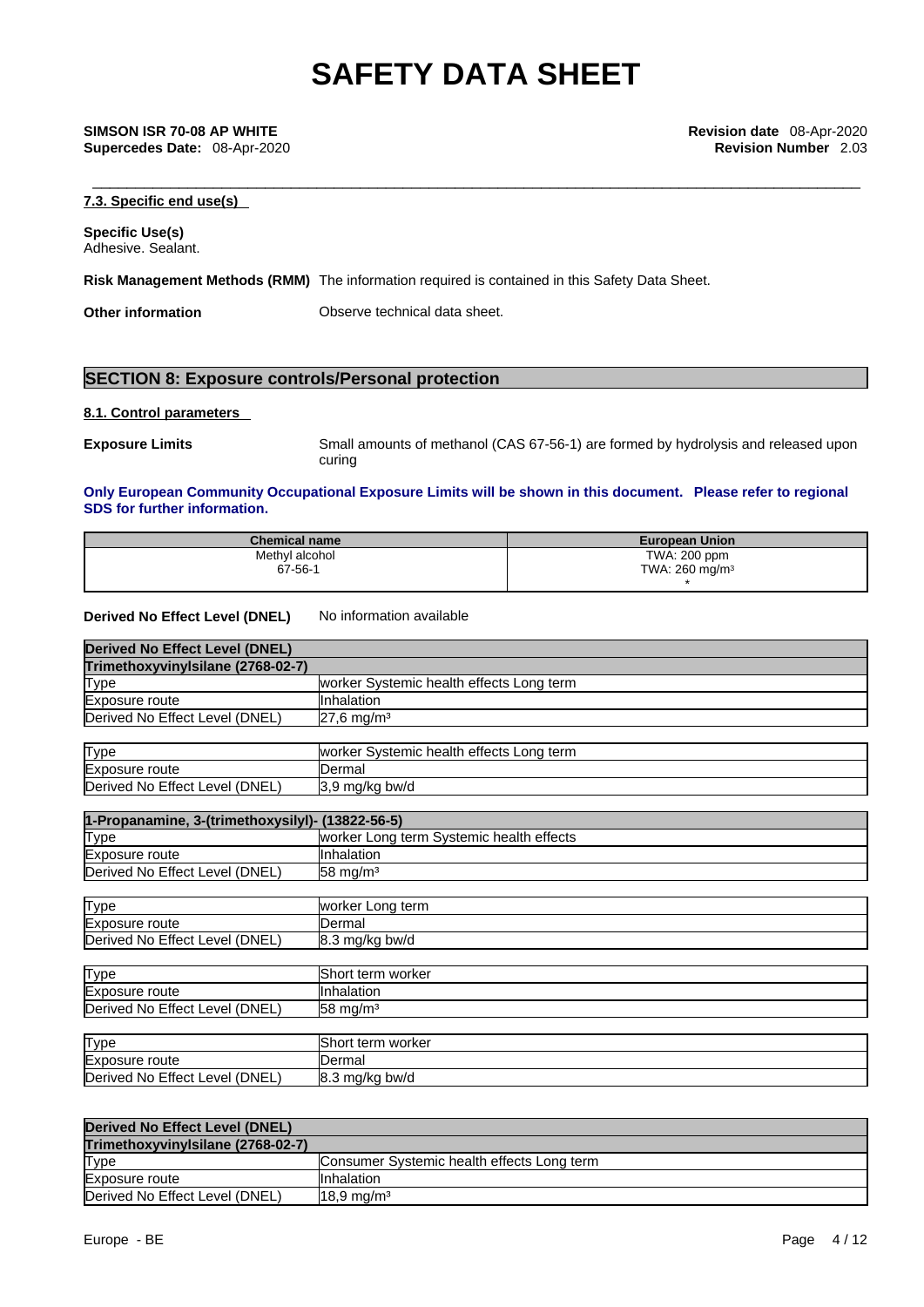| Type                           | Consumer Systemic health effects Long term |
|--------------------------------|--------------------------------------------|
| Exposure route                 | IDermal                                    |
| Derived No Effect Level (DNEL) | $7,8 \text{ mg/kg}$ bw/d                   |
|                                |                                            |
| Type                           | Consumer Systemic health effects Long term |
| Exposure route                 | Oral                                       |
| Derived No Effect Level (DNEL) | $0.3 \text{ mg/kg}$ bw/d                   |

# **Predicted No Effect Concentration** No information available. **(PNEC)**

| <b>Predicted No Effect Concentration (PNEC)</b> |                                                 |  |  |  |
|-------------------------------------------------|-------------------------------------------------|--|--|--|
| Trimethoxyvinylsilane (2768-02-7)               |                                                 |  |  |  |
| Environmental compartment                       | <b>Predicted No Effect Concentration (PNEC)</b> |  |  |  |
| Freshwater                                      | $0.34$ mg/                                      |  |  |  |
| Marine water                                    | $0.034$ ma/l                                    |  |  |  |
| Microorganisms in sewage treatment              | $110$ ma/l                                      |  |  |  |

| 1-Propanamine, 3-(trimethoxysilyl)- (13822-56-5) |                                                 |  |  |  |
|--------------------------------------------------|-------------------------------------------------|--|--|--|
| Environmental compartment                        | <b>Predicted No Effect Concentration (PNEC)</b> |  |  |  |
| Freshwater                                       | $0.33$ mg/                                      |  |  |  |
| Microorganisms in sewage treatment               | 13 ma/l                                         |  |  |  |
| Soil                                             | $0.04$ ma/                                      |  |  |  |
| Marine water                                     | $0.033$ ma/l                                    |  |  |  |

# **8.2. Exposure controls**

**Engineering controls** Ensure adequate ventilation, especially in confined areas.

# **Personal Protective Equipment**

| <b>Eye/face protection</b>      | Wear safety glasses with side shields (or goggles). Eye protection must conform to<br>standard EN 166                                                                                                                                                                                                                                                                                                              |
|---------------------------------|--------------------------------------------------------------------------------------------------------------------------------------------------------------------------------------------------------------------------------------------------------------------------------------------------------------------------------------------------------------------------------------------------------------------|
| <b>Hand protection</b>          | Wear suitable gloves. Ensure that the breakthrough time of the glove material is not<br>exceeded. Refer to glove supplier for information on breakthrough time for specific<br>gloves. The breakthrough time for the mentioned glove material is in general greater<br>than 480 min. Glove thickness > 0.7mm. Recommended Use:. Neoprene™. Nitrile<br>rubber. Butyl rubber. Gloves must conform to standard EN 374 |
| Skin and body protection        | None under normal use conditions.                                                                                                                                                                                                                                                                                                                                                                                  |
| <b>Respiratory protection</b>   | Wear a respirator conforming to EN 140 with Type A/P2 filter or better. In case of<br>inadequate ventilation wear respiratory protection. Ensure adequate ventilation,<br>especially in confined areas.                                                                                                                                                                                                            |
| <b>Recommended filter type:</b> | Brown. Organic gases and vapours filter conforming to EN 14387. White.                                                                                                                                                                                                                                                                                                                                             |
|                                 |                                                                                                                                                                                                                                                                                                                                                                                                                    |

**Environmental exposure controls** Do not allow uncontrolled discharge of product into the environment.

# **SECTION 9: Physical and chemical properties**

## **9.1. Information on basic physical and chemical properties**

| <b>Physical state</b>  | Solid              |
|------------------------|--------------------|
| Appearance             | Paste              |
| Colour                 | White              |
| Odour                  | No information ava |
| <b>Odour threshold</b> | No information ava |
| Property               | Values             |

**Property**<br> **Property**<br> **Remarks** • **Method**<br> **PH**<br> **Remarks** • **Method**<br> **PH Melting point / freezing point** No data available<br> **Boiling point / boiling range** No data available **Boiling point / boiling range** No data avanual **Flash point / boiling range**  $> 100 °C$ **Flash** point

**D** information available **D** information available

Not applicable .<br>No data available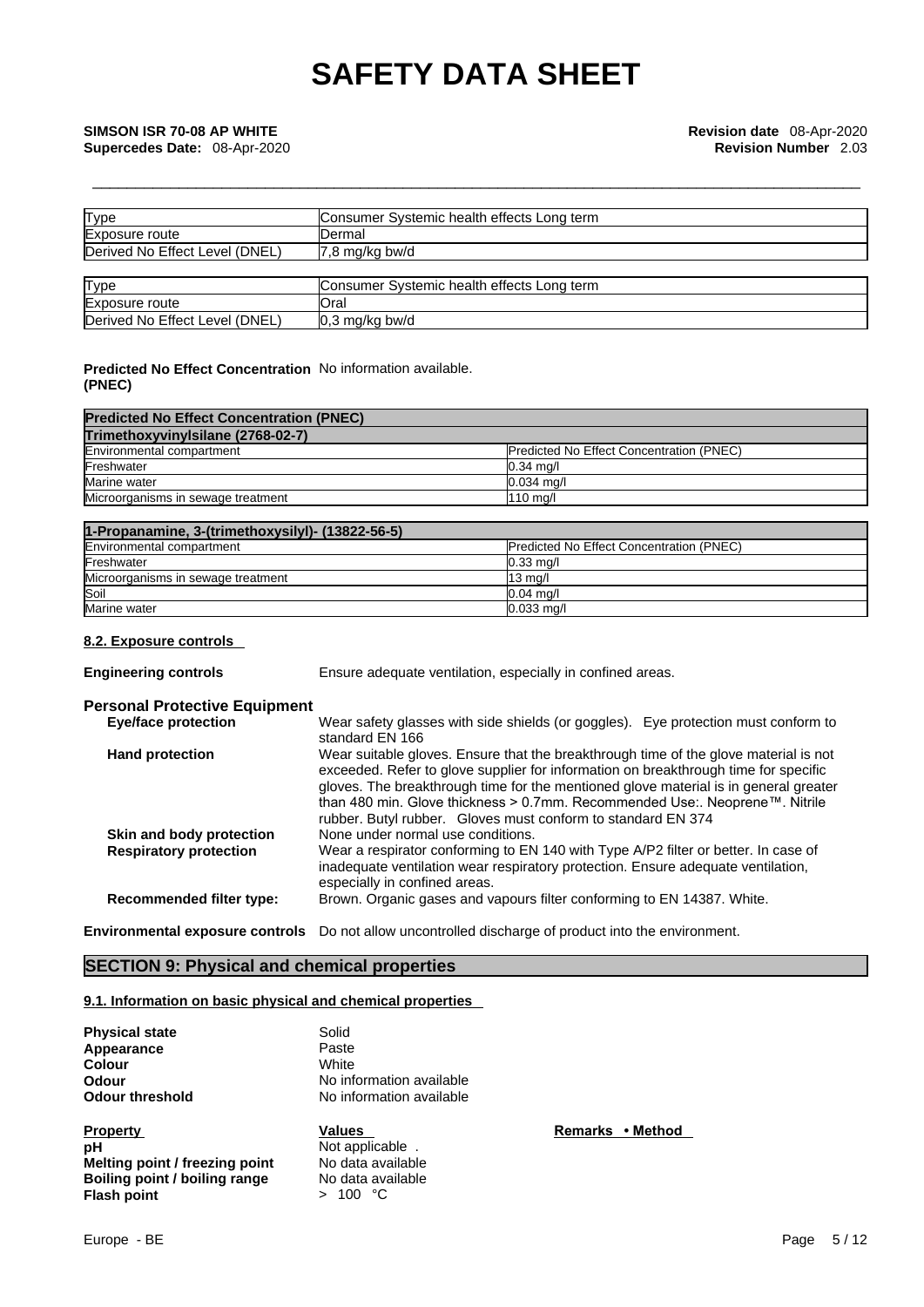\_\_\_\_\_\_\_\_\_\_\_\_\_\_\_\_\_\_\_\_\_\_\_\_\_\_\_\_\_\_\_\_\_\_\_\_\_\_\_\_\_\_\_\_\_\_\_\_\_\_\_\_\_\_\_\_\_\_\_\_\_\_\_\_\_\_\_\_\_\_\_\_\_\_\_\_\_\_\_\_\_\_\_\_\_\_\_\_\_ **SIMSON ISR 70-08 AP WHITE Revision date** 08-Apr-2020

**Supercedes Date:** 08-Apr-2020 **Revision Number** 2.03

| <b>Evaporation rate</b>                           | No data available                 |
|---------------------------------------------------|-----------------------------------|
| Flammability (solid, gas)                         | No data available                 |
| <b>Flammability Limit in Air</b>                  |                                   |
| Upper flammability or explosive No data available |                                   |
| limits                                            |                                   |
| Lower flammability or explosive No data available |                                   |
| limits                                            |                                   |
| Vapour pressure                                   | No data available                 |
| Vapour density                                    | No data available                 |
| <b>Relative density</b>                           | No data available                 |
| <b>Water solubility</b>                           | Insoluble in water                |
| Solubility(ies)                                   | No data available                 |
| <b>Partition coefficient</b>                      | No data available                 |
| <b>Autoignition temperature</b>                   | No data available                 |
| <b>Decomposition temperature</b>                  | No data available                 |
| <b>Kinematic viscosity</b>                        | No data available                 |
| <b>Dynamic viscosity</b>                          | No data available                 |
| <b>Explosive properties</b>                       | No data available                 |
| <b>Oxidising properties</b>                       | No data available                 |
|                                                   |                                   |
| 9.2. Other information                            |                                   |
| Solid content (%)                                 | No information available          |
| <b>VOC Content (%)</b>                            | No information available          |
| <b>Density</b>                                    | $1.49$ - $1.55$ g/cm <sup>3</sup> |

# **SECTION 10: Stability and reactivity**

| 10.1. Reactivity                                                                                       |                                                     |  |  |  |  |
|--------------------------------------------------------------------------------------------------------|-----------------------------------------------------|--|--|--|--|
| <b>Reactivity</b>                                                                                      | Product cures with moisture.                        |  |  |  |  |
| 10.2. Chemical stability                                                                               |                                                     |  |  |  |  |
| <b>Stability</b>                                                                                       | Stable under normal conditions.                     |  |  |  |  |
| <b>Explosion Data</b><br>Sensitivity to mechanical<br>impact<br><b>Sensitivity to static discharge</b> | None.<br>None.                                      |  |  |  |  |
| 10.3. Possibility of hazardous reactions                                                               |                                                     |  |  |  |  |
| <b>Possibility of hazardous reactions</b> None under normal processing.                                |                                                     |  |  |  |  |
| 10.4. Conditions to avoid                                                                              |                                                     |  |  |  |  |
| <b>Conditions to avoid</b>                                                                             | Protect from moisture. Product cures with moisture. |  |  |  |  |
| 10.5. Incompatible materials                                                                           |                                                     |  |  |  |  |
| Incompatible materials                                                                                 | None known based on information supplied.           |  |  |  |  |
| 10.6. Hazardous decomposition products                                                                 |                                                     |  |  |  |  |
| Hazardous decomposition<br>products                                                                    | None under normal use conditions.                   |  |  |  |  |
|                                                                                                        |                                                     |  |  |  |  |

# **SECTION 11: Toxicological information**

**11.1. Information on toxicological effects**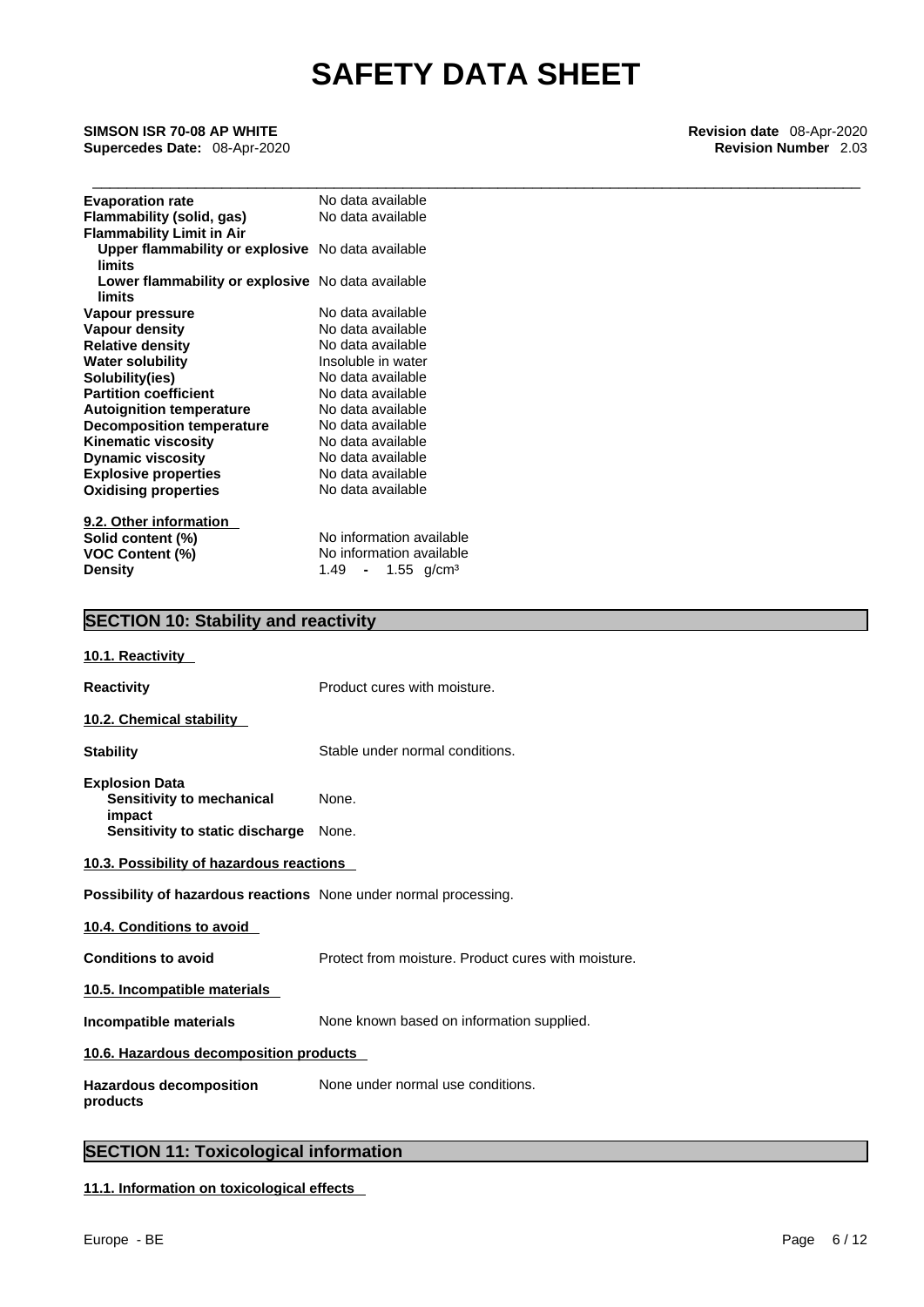# **Information on likely routes of exposure**

| <b>Product Information</b>            |                                                                              |
|---------------------------------------|------------------------------------------------------------------------------|
| <b>Inhalation</b>                     | Based on available data, the classification criteria are not met.            |
| Eye contact                           | Based on available data, the classification criteria are not met.            |
| <b>Skin contact</b>                   | Causes mild skin irritation.                                                 |
| Ingestion                             | Based on available data, the classification criteria are not met.            |
|                                       | Symptoms related to the physical, chemical and toxicological characteristics |
| Symptoms                              | No information available.                                                    |
| <b>Numerical measures of toxicity</b> |                                                                              |

**Acute Toxicity** 

## **The following values are calculated based on chapter 3.1 of the GHS document ATEmix** (dermal) **ATEmix (inhalation-vapour)** 705.48 mg/l

### **Component Information**

| Chemical name         | Oral LD50                    | Dermal LD50                  | Inhalation LC50               |
|-----------------------|------------------------------|------------------------------|-------------------------------|
| Trimethoxyvinylsilane | $LD50 = 7120 - 7236$ mg/kg   | $=$ 3360 µL/kg (Oryctolagus  | LC50 (4hr) 16.8 mg/l (Rattus) |
| 2768-02-7             | (Rattus) OECD 401            | cuniculus)                   | OECD TG 403                   |
| 1-Propanamine,        | LD50 (Rattus) $>$ 2000 mg/kg | LD50 (Oryctolagus cuniculus) |                               |
| 3-(trimethoxysilyl)-  | (2,97 ml/kg) (OECD 401)      | > 2000 mg/kg 11,3 ml/kg)     |                               |
| 13822-56-5            |                              | OECD 402                     |                               |

## **Delayed and immediate effects as well as chronic effects from short and long-term exposure**

**Skin corrosion/irritation** Based on available data, the classification criteria are not met.

| Component Information             |         |                        |                |                       |                     |  |
|-----------------------------------|---------|------------------------|----------------|-----------------------|---------------------|--|
| Trimethoxyvinylsilane (2768-02-7) |         |                        |                |                       |                     |  |
| Method                            | Species | <b>IExposure route</b> | Effective dose | <b>IExposure time</b> | <b>IResults</b>     |  |
|                                   | Rabbit  | <b>IDermal</b>         | $10.5$ mL      | 24 hours              | <b>Non-irritant</b> |  |

**Serious eye damage/eye irritation** Based on available data, the classification criteria are not met.

| Component Information             |               |                |                |                       |                 |  |
|-----------------------------------|---------------|----------------|----------------|-----------------------|-----------------|--|
| Trimethoxyvinylsilane (2768-02-7) |               |                |                |                       |                 |  |
| Method                            | Species       | Exposure route | Effective dose | <b>IExposure time</b> | <b>IResults</b> |  |
| OECD Test No. 405:                | <b>Rabbit</b> | leve           |                | 24 hours              | Non-irritant    |  |
| Acute Eye                         |               |                |                |                       |                 |  |
| Irritation/Corrosion              |               |                |                |                       |                 |  |

| $1$ -Propanamine, 3-(trimethoxysilyl)- (13822-56-5) |                |                        |                |                      |                 |  |
|-----------------------------------------------------|----------------|------------------------|----------------|----------------------|-----------------|--|
| Method                                              | <b>Species</b> | <b>IExposure</b> route | Effective dose | <b>Exposure time</b> | <b>IResults</b> |  |
| <b>IOECD Test No. 405:</b>                          | Rabbit         | leve                   |                | 72 hours             | lirritant       |  |
| Acute Eve                                           |                |                        |                |                      |                 |  |
| Irritation/Corrosion                                |                |                        |                |                      |                 |  |

**Respiratory or skin sensitisation** Based on available data, the classification criteria are not met.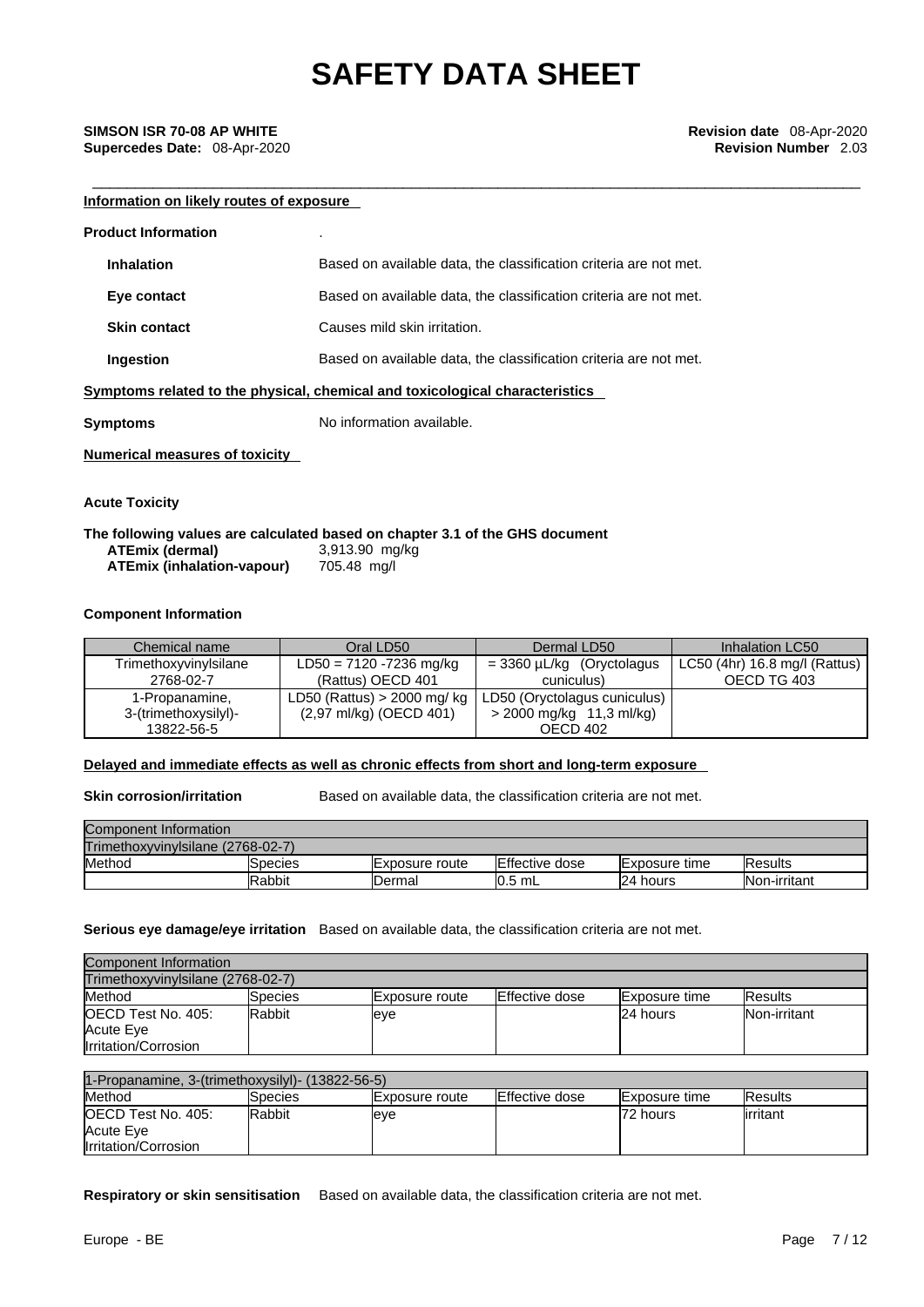| Component Information                    |            |                |                       |
|------------------------------------------|------------|----------------|-----------------------|
| Trimethoxyvinylsilane (2768-02-7)        |            |                |                       |
| Method                                   | Species    | Exposure route | <b>Results</b>        |
| OECD Test No. 406: Skin<br>Sensitisation | Guinea pig | <b>IDermal</b> | Not a skin sensitiser |

| 1-Propanamine, 3-(trimethoxysilyl)- (13822-56-5) |            |                 |                             |
|--------------------------------------------------|------------|-----------------|-----------------------------|
| Method                                           | Species    | IExposure route | lResults                    |
| <b>IOECD Test No. 406: Skin</b>                  | Guinea pig | IDermal         | Did not cause sensitisation |
| Sensitisation                                    |            |                 | lon laboratory animals      |

**Germ cell mutagenicity** Based on available data, the classification criteria are not met.

| Component Information                        |           |                 |
|----------------------------------------------|-----------|-----------------|
| Trimethoxyvinvlsilane (2768-02-7)            |           |                 |
| Method                                       | lSpecies  | <b>IResults</b> |
| <b>IOECD Test No. 471: Bacterial Reverse</b> | lin vitro | Not mutagenic   |
| <b>Mutation Test</b>                         |           |                 |

**Carcinogenicity** Based on available data, the classification criteria are not met.

**Reproductive toxicity** Based on available data, the classification criteria are not met.

| <b>Component Information</b>                                         |                |                  |
|----------------------------------------------------------------------|----------------|------------------|
| Trimethoxyvinylsilane (2768-02-7)                                    |                |                  |
| Method                                                               | <b>Species</b> | <b>Results</b>   |
| OECD Test No. 422: Combined Repeated<br>Dose Toxicity Study with the | Rat            | Not Classifiable |
| Reproduction/Developmental Toxicity<br><b>Screening Test</b>         |                |                  |

| 1-Propanamine, 3-(trimethoxysilyl)- (13822-56-5)  |  |                                                                   |                  |
|---------------------------------------------------|--|-------------------------------------------------------------------|------------------|
| Method<br>OECD Test No. 408: Repeated Dose 90-Day |  | <b>Species</b>                                                    | Results          |
|                                                   |  | Rat                                                               | Not Classifiable |
| Oral Toxicity Study in Rodents                    |  |                                                                   |                  |
| <b>STOT - single exposure</b>                     |  | Based on available data, the classification criteria are not met. |                  |
| STOT - repeated exposure                          |  | Based on available data, the classification criteria are not met. |                  |
| <b>Aspiration hazard</b>                          |  | Based on available data, the classification criteria are not met. |                  |

# **SECTION 12: Ecological information**

# **12.1. Toxicity**

# **Ecotoxicity** .

| Chemical name         | Algae/aguatic                | Fish           | Toxicity to     | Crustacea  | M-Factor | M-Factor    |
|-----------------------|------------------------------|----------------|-----------------|------------|----------|-------------|
|                       | plants                       |                | Micro-organisms |            |          | (long-term) |
| Trimethoxyvinylsilane | EC 50 (72h)                  | $LC50 (96h) =$ |                 | EC50(48hr) |          |             |
| 2768-02-7             | 957 mg/l                     | 191 ma/l       |                 | 168.7mg/l  |          |             |
|                       | (Desmodesmus   (Oncorhynchus |                |                 | (Daphnia   |          |             |
|                       | subspicatus)                 | mvkiss)        |                 | magna)     |          |             |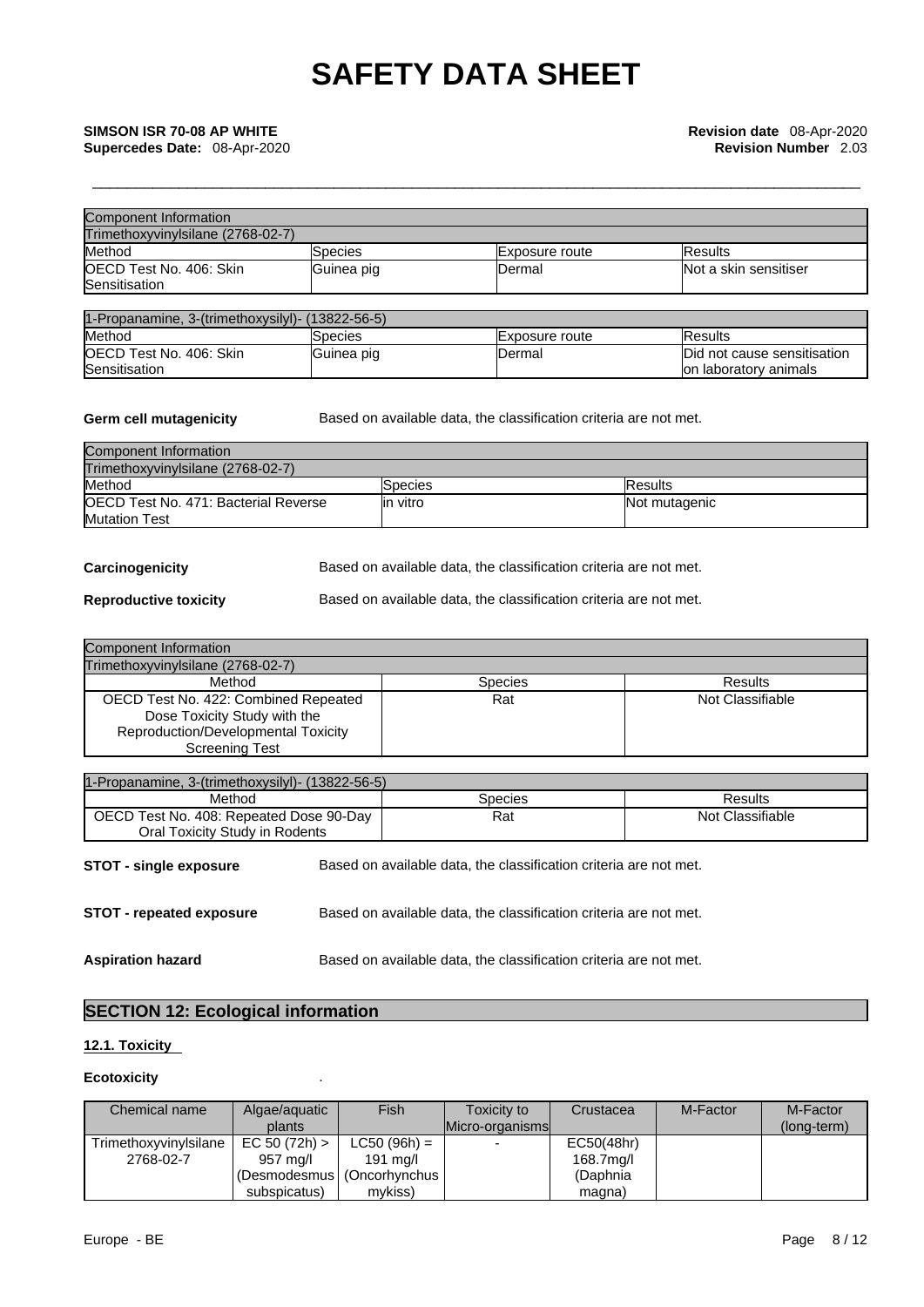# \_\_\_\_\_\_\_\_\_\_\_\_\_\_\_\_\_\_\_\_\_\_\_\_\_\_\_\_\_\_\_\_\_\_\_\_\_\_\_\_\_\_\_\_\_\_\_\_\_\_\_\_\_\_\_\_\_\_\_\_\_\_\_\_\_\_\_\_\_\_\_\_\_\_\_\_\_\_\_\_\_\_\_\_\_\_\_\_\_ **SIMSON ISR 70-08 AP WHITE Revision date** 08-Apr-2020 **Supercedes Date:** 08-Apr-2020 **Revision Number** 2.03

|                                                      | EU Method C.3                                                                                     |                                                            |                                                                        |  |
|------------------------------------------------------|---------------------------------------------------------------------------------------------------|------------------------------------------------------------|------------------------------------------------------------------------|--|
| 1-Propanamine,<br>3-(trimethoxysilyl)-<br>13822-56-5 | EC50 (72h) ><br>1000 mg/l<br>(Desmodesmus  <br>subspicatus)<br>EU Method C.3<br>(Algal Inhibition | $LC50 (96h)$ ><br>$>934$ mg/L<br>(Danio rerio)<br>OECD 203 | $EC50 (48h) =$<br>$331 \text{ mg/L}$<br>(Daphnia<br>magna)<br>OECD 202 |  |
|                                                      | test)                                                                                             |                                                            |                                                                        |  |

# **12.2. Persistence and degradability**

# **Persistence and degradability** No information available.

| <b>Component Information</b><br>Trimethoxyvinylsilane (2768-02-7) |         |            |                  |
|-------------------------------------------------------------------|---------|------------|------------------|
|                                                                   |         |            | <b>Method</b>    |
| OECD Test No. 301F: Ready                                         | 28 davs | <b>BOD</b> | 51 % Not readily |
| Biodegradability: Manometric                                      |         |            | biodegradable    |
| Respirometry Test (TG 301 F)                                      |         |            |                  |

| 1-Propanamine, 3-(trimethoxysilyl)- (13822-56-5) |                      |              |                              |
|--------------------------------------------------|----------------------|--------------|------------------------------|
| <b>Method</b>                                    | <b>Exposure time</b> | <b>Value</b> | <b>Results</b>               |
| OECD Test No. 301A: Ready                        | 28 davs              |              | Not readily biodegradable 67 |
| Biodegradability: DOC Die-Away                   |                      |              | $\frac{10}{6}$               |
| Test (TG 301 A)                                  |                      |              |                              |

# **12.3. Bioaccumulative potential**

**Bioaccumulation** There is no data for this product.

# **Component Information**

| Chemical name          | Partition coefficient | Bioconcentration factor (BCF) |
|------------------------|-----------------------|-------------------------------|
| I rimethoxyvinyIsilane | . .                   |                               |
| ∠768-02-7              |                       |                               |

## **12.4. Mobility in soil**

**Mobility in soil** No information available.

# **12.5. Results of PBT and vPvB assessment**

**PBT and vPvB assessment** The components in this formulation do not meet the criteria for classification as PBT or vPvB. .

| Chemical name                                     | PBT and vPvB assessment         |
|---------------------------------------------------|---------------------------------|
| Trimethoxyvinylsilane<br>2768-02-7                | The substance is not PBT / vPvB |
| 1-Propanamine, 3-(trimethoxysilyl)-<br>13822-56-5 | The substance is not PBT / vPvB |

## **12.6. Other adverse effects**

**Other adverse effects** No information available.

# **SECTION 13: Disposal considerations**

# **13.1. Waste treatment methods**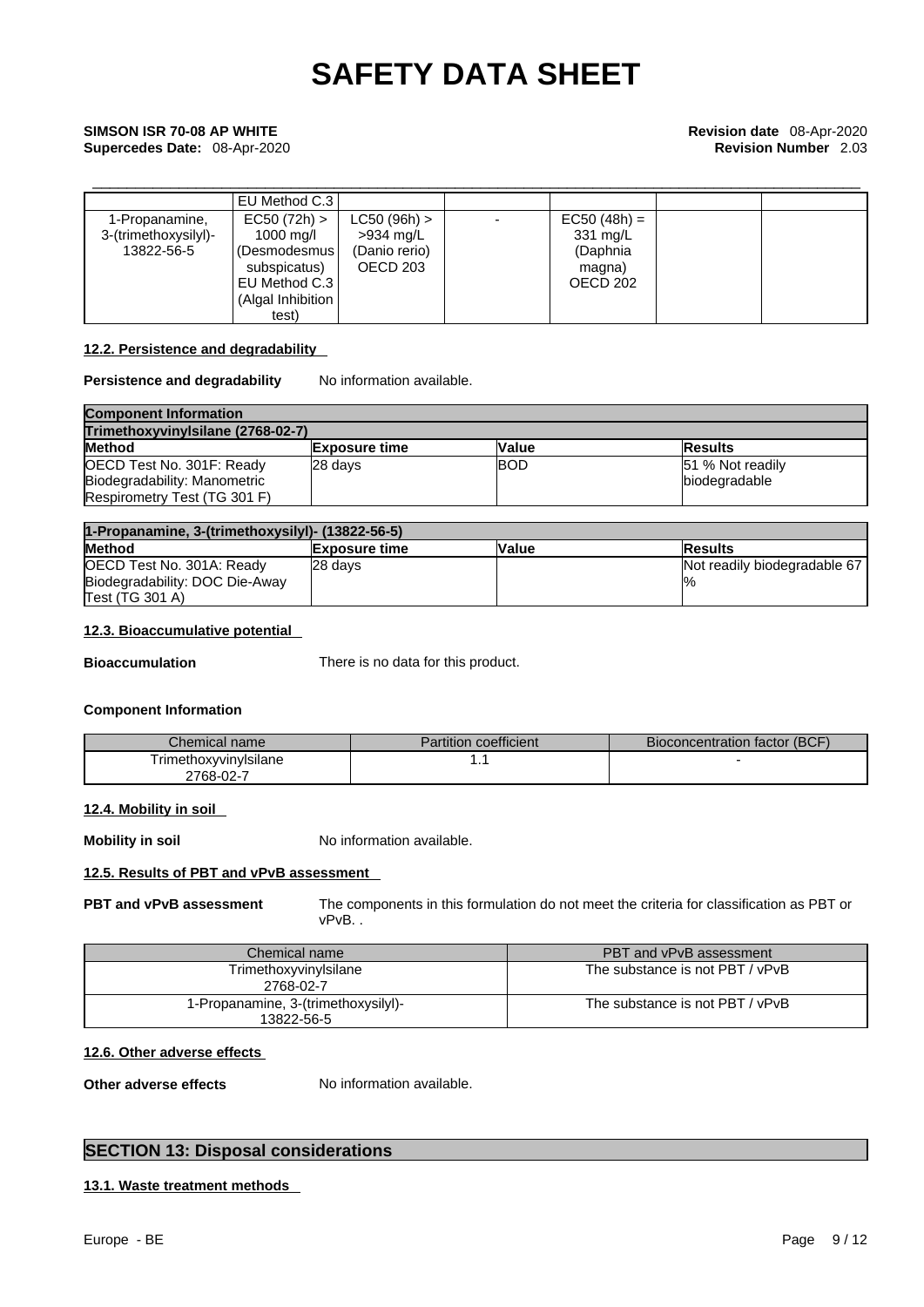| Waste from residues/unused<br>products                     | Uncured product should be disposed of as hazardous waste. Dispose of<br>contents/container in accordance with local, regional, national, and international<br>regulations as applicable.                                                                                                                                                    |
|------------------------------------------------------------|---------------------------------------------------------------------------------------------------------------------------------------------------------------------------------------------------------------------------------------------------------------------------------------------------------------------------------------------|
| <b>Contaminated packaging</b>                              | Handle contaminated packages in the same way as the product itself.                                                                                                                                                                                                                                                                         |
| Waste codes / waste designations<br>according to EWC / AVV | 15 01 10*: Packaging containing residues of or contaminated by dangerous substances.<br>16 03 03* inorganic wastes containing hazardous substances. 16 05 05 gases in<br>pressure containers other than those mentioned in 16 05 04. Waste codes should be<br>assigned by the user based on the application for which the product was used. |
| <b>European Waste Catalogue</b>                            | 08 04 10 waste adhesives and sealants other than those mentioned in 08 04 09                                                                                                                                                                                                                                                                |
| Other information                                          | Waste codes should be assigned by the user based on the application for which the<br>product was used.                                                                                                                                                                                                                                      |

# **SECTION 14: Transport information**

|             | Land transport (ADR/RID)<br>14.1 UN Number<br>14.2 Proper Shipping Name<br>14.3 Transport hazard class(es)<br>14.4 Packing Group<br>14.5 Environmental hazards<br><b>14.6 Special Provisions</b> | Not regulated<br>Not regulated<br>Not regulated<br>Not regulated<br>Not applicable<br>None   |
|-------------|--------------------------------------------------------------------------------------------------------------------------------------------------------------------------------------------------|----------------------------------------------------------------------------------------------|
| <b>IMDG</b> |                                                                                                                                                                                                  |                                                                                              |
|             | 14.1 UN number                                                                                                                                                                                   | Not regulated                                                                                |
|             | 14.2 Proper Shipping Name                                                                                                                                                                        | Not regulated                                                                                |
|             | 14.3 Transport hazard class(es)                                                                                                                                                                  | Not regulated                                                                                |
|             | 14.4 Packing group                                                                                                                                                                               | Not regulated                                                                                |
|             | <b>14.5 Marine Pollutant</b>                                                                                                                                                                     | Np.                                                                                          |
|             | <b>14.6 Special Provisions</b>                                                                                                                                                                   | None                                                                                         |
|             |                                                                                                                                                                                                  | 14.7 Transport in bulk according to Annex II of MARPOL 73/78 and the IBC Code Not applicable |

| Air transport (ICAO-TI / IATA-DGR) |                |  |  |  |
|------------------------------------|----------------|--|--|--|
| 14.1 UN number                     | Not regulated  |  |  |  |
| 14.2 Proper Shipping Name          | Not regulated  |  |  |  |
| 14.3 Transport hazard class(es)    | Not regulated  |  |  |  |
| 14.4 Packing group                 | Not regulated  |  |  |  |
| 14.5 Environmental hazards         | Not applicable |  |  |  |
| <b>14.6 Special Provisions</b>     | None           |  |  |  |
|                                    |                |  |  |  |

# **Section 15: REGULATORY INFORMATION**

# **15.1. Safety, health and environmental regulations/legislation specific for the substance or mixture**

# **European Union**

Take note of Directive 98/24/EC on the protection of the health and safety of workers from the risks related to chemical agents at work

Check whether measures in accordance with Directive 94/33/EC for the protection of young people at work must be taken.

Take note of Directive 92/85/EC on the protection of pregnant and breastfeeding women at work

# **Registration, Evaluation, Authorization, and Restriction of Chemicals (REACh) Regulation (EC 1907/2006)**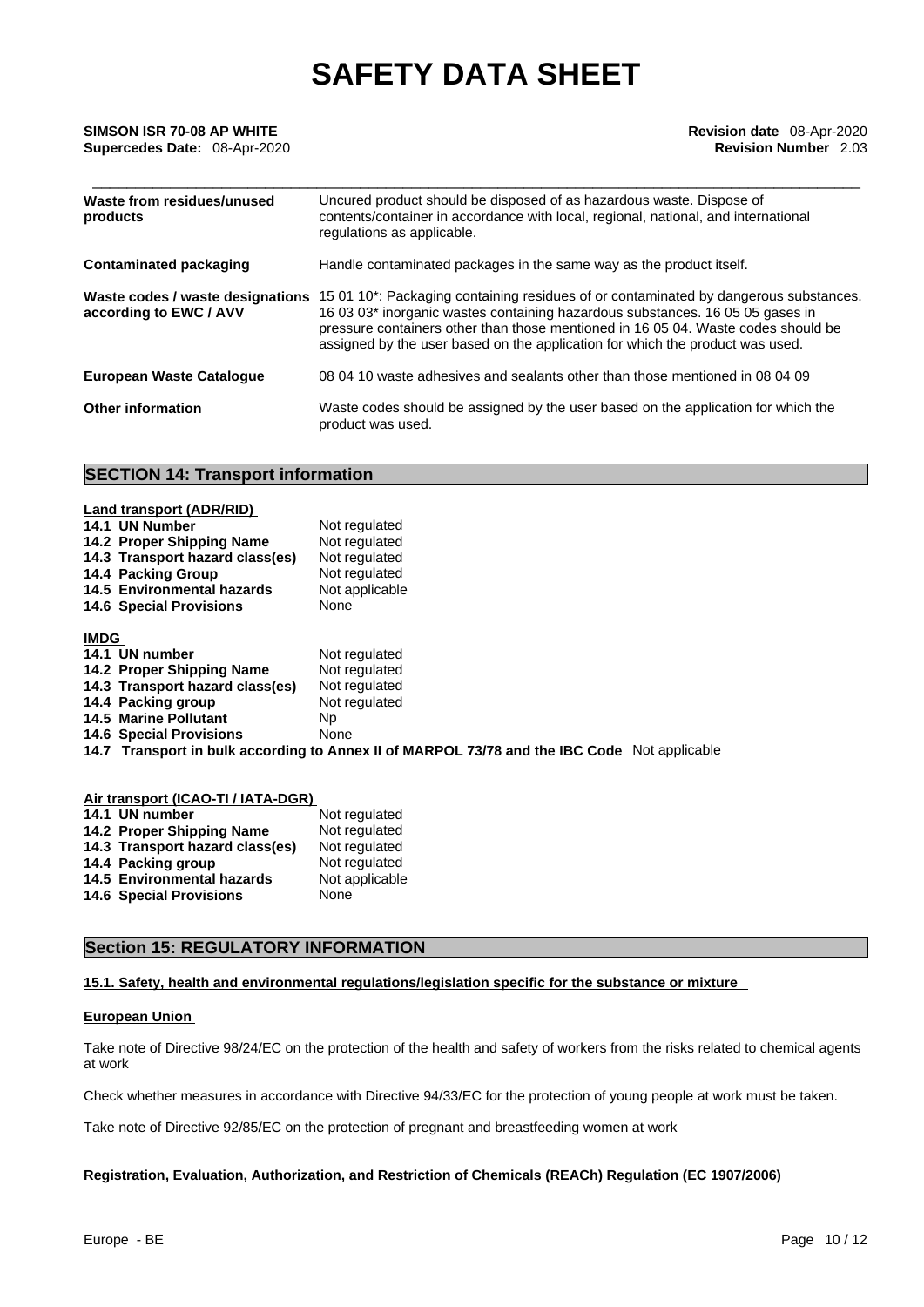## **SVHC: Substances of Very High Concern for Authorisation:**

This product does not contain candidate substances of very high concern at a concentration >=0.1% (Regulation (EC) No. 1907/2006 (REACH), Article 59)

# **EU-REACH (1907/2006) - Annex XVII - Substances subject to Restriction**

This product contains one or more substance(s) subject to restriction (Regulation (EC) No. 1907/2006 (REACH), Annex XVII).

| Chemical name                                                   | CAS No.    | Restricted substance per REACH<br>Annex XVII |
|-----------------------------------------------------------------|------------|----------------------------------------------|
| Silicic acid (H4SiO4), tetraethyl ester, reaction products with | 93925-43-0 |                                              |
| bis(acetyloxy)dioctylstannane                                   |            | 20                                           |
|                                                                 |            | 40                                           |

### **Substance subject to authorisation per REACH Annex XIV**

This product does not contain substances subject to authorisation (Regulation (EC) No. 1907/2006 (REACH), Annex XIV)

**Ozone-depleting substances (ODS) regulation (EC) 1005/2009** Not applicable

# **Persistent Organic Pollutants**

Not applicable

# **National Regulations**

**France** 

## **Germany**

**Ordinance on Industrial Safety and Health - Germany - BetrSichV** No flammable liquids in accordance with BetrSichV

**Water hazard class (WGK)** slightly hazardous to water (WGK 1)

**TRGS - 510 Storage Class** Storage Class 10 : Combustible liquids

## **Netherlands**

**List of Carcinogenic, mutagenic and reproductive toxin substances in accordance with Inspectorate SZW (Netherlands)**

## **15.2. Chemical safety assessment**

Chemical Safety Assessments have been carried out by the Reach registrants for substances registered at >10 tpa. No Chemical Safety Assessment has been carried out for this mixture

# **SECTION 16: Other information**

## **Key or legend to abbreviations and acronyms used in the safety data sheet**

## **Full text of H-Statements referred to under section 3**

H226 - Flammable liquid and vapour H315 - Causes skin irritation H318 - Causes serious eye damage